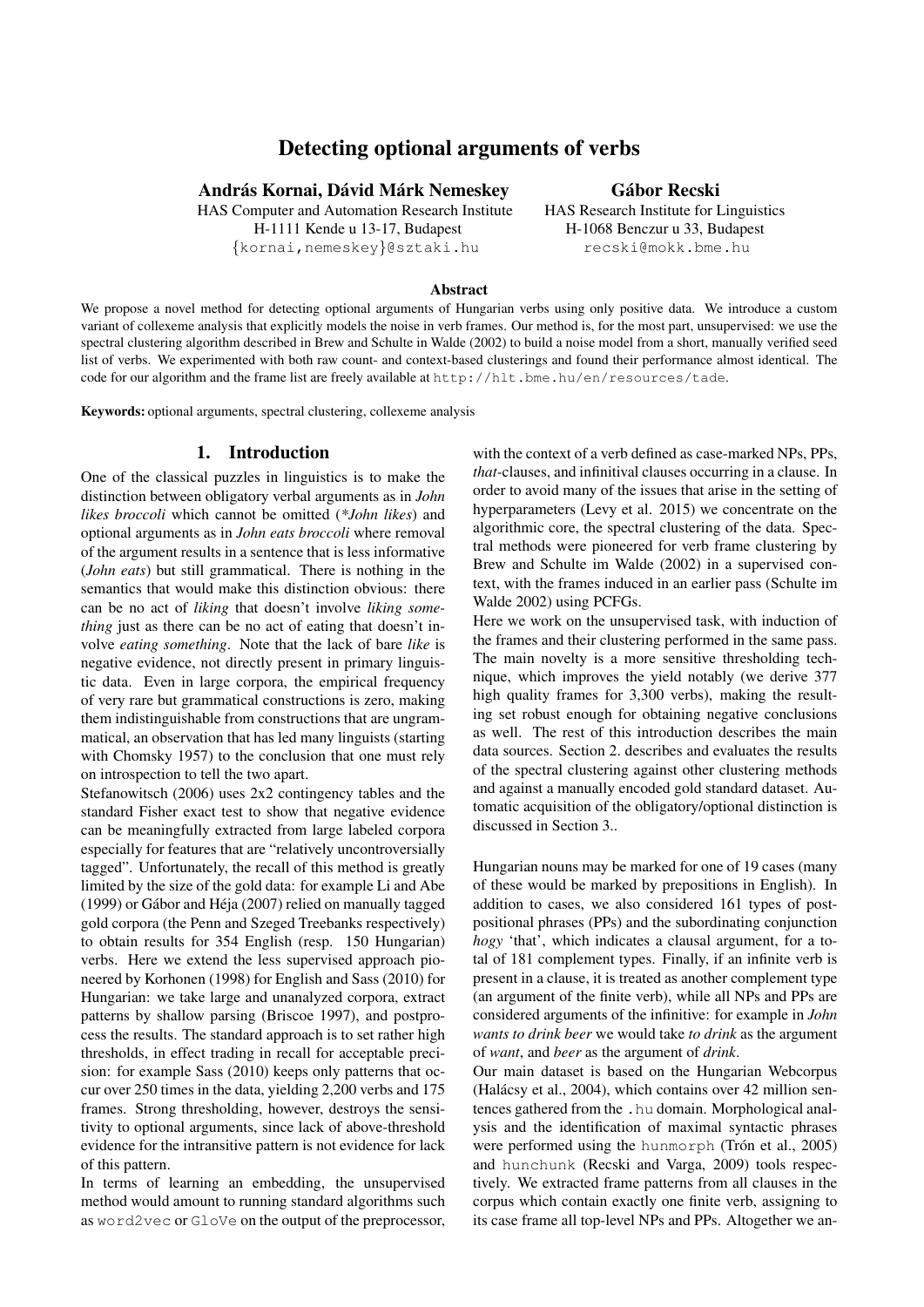alyzed 58.9 million clauses. Given the free phrase order of Hungarian, a unique pattern is defined as a verb followed by the sorted list of arguments – there are over 136k distinct patterns in the data. In order to reduce noise caused by errors in morphological analysis and chunking, we applied two levels of filtering. In the web 50 set patterns containing verbs with fewer than 50 occurrences were discarded similar to Li and Abe (1999), and in the web 250 set we discarded all patterns with absolute frequency below 250, similar to Sass (2010, 2011).

A reference dataset was kindly provided by Balint Sass, ´ who used rule-based methods to extract verb frames from the Hungarian National Corpus (Váradi 2002). The Sass dataset was also cut off at 250. Finally, we considered the manually created case frames presented in Papp (1969), which covers all verbs listed in the seven-volume Explanatory Dictionary of the Hungarian Language (Országh 1962). Neither of these sources include PPs or infinitival complements, and Papp further collapses some cases such as the inessive *ban* and the superessive *on*, or the illative *ba* and the superessive *ra*, in single codes. The main parameters of the four sets (number of clauses, verb–frame patterns, verb and frame types) are summarized in Table 1 below.

| dataset     | clauses | patterns | verbs | frames |
|-------------|---------|----------|-------|--------|
| web $50$    | 58.9M   | 1.1M     | 13.7k | 136.8k |
| web $250$   | 45.8M   | 20k      | 4.3k  | 944    |
| <b>Sass</b> | 6.1M    | 6.2k     | 2.2k  | 175    |
| Papp        | n/a     | n/a      | 15k   | 128    |

Table 1: Summary of case frame datasets

Both our frame list and the Papp frames, as well as the code of our algorithm are freely available at http://hlt.bme.hu/en/resources/tade.

## 2. Creating and evaluating the clusterings

Both our clustering techniques and our evaluation measures are similar to those employed by Brew and Schulte im Walde (2002), except we took advantage of the lessons they learned and omitted binary cosine similarity from the list of divergences considered for clustering, trying Euclidean (L2), Kullback-Leibler (KL), and Jensen-Shannon (JS) divergences in addition to the skew and cosine measures they worked with. We performed direct clustering only as a sanity check, and confirmed their result that the Ng et al. (2001) spectral clustering algorithm obtains better clusters. In the *long vector* (lv) condition the clusterings were done on sparse vectors of approximately 136k dimension that listed, for each frame, the absolute frequency of the verb in that frame. In the *short vector* (sv) condition the clustering was based on vectors of 182 dimension that simply listed the absolute frequency of each argument type with each verb, irrespective of frames.

Before turning to optional arguments, we needed to assess the quality of the clustering output. As we shall see, we induced frames that are reasonable in terms of precision, and vastly improve recall, so that in terms of F-measure they represent considerable progress over earlier work on Hungarian. We first computed *alignment* (first suggested as a measure of clustering similarity by Cristianini et al. 2001), between the manually coded Papp dataset and the output of the automatic clusterings. We varied several parameters, including the distance measure, the  $\sigma$  value of the clustering algorithm, and the number of clusters  $k$ . Table 2 summarizes the parameters of the best alignments for  $k = 128$ (ignore the last column for now).

| Dataset    | $\sigma$  | dist           | cond | align | VI    |
|------------|-----------|----------------|------|-------|-------|
| web $50$   | $\cdot$ 1 | L <sub>2</sub> | SV   | 0.500 | 6.361 |
| web $50$   | $\cdot$ 1 | L2             | 1v   | 0.498 | 6.621 |
| web $50$   | $\cdot$ 1 | cos            | 1v   | 0.497 | 6.644 |
| web $-50$  | 1.0       | cos            | SV   | 0.496 | 6.707 |
| web 250    | 1.0       | cos            | 1v   | 0.541 | 5.425 |
| web $250$  | $\cdot$ 1 | cos            | 1v   | 0.540 | 5.416 |
| web $-250$ | $\cdot$ 1 | cos            | SV   | 0.540 | 5.475 |
| web $-250$ | .01       | <b>COS</b>     | SV   | 0.539 | 5.516 |
| Sass       | $\cdot$ 1 | cos            | 1v   | 0.533 | 4.360 |
| Sass       | .01       | cos            | SV   | 0.531 | 4.470 |
| Sass       | 1.0       | cos            | 1v   | 0.531 | 4.368 |
| Sass       | .01       | cos            | lv   | 0.531 | 4.398 |

Table 2: Alignment with Papp data

These numbers are not nearly as good as those reported by Brew and Schulte im Walde (2002) for alignment between their clustering and their gold data, which were in the 0.80- 0.86 range. However, the number of clusters used in this test is an order of magnitude larger (128 vs. 14), and our gold set was created by a far less sophisticated methodology than theirs (Papp simply asked his students to code the frames directly).

Perhaps the most surprising result evident from this table is that the short vector and the long vector conditions are quite competitive: this lends support to a recent finding of (Levy et al. 2015, Stratos et al. 2015) that 'count-based' methods are not necessarily inferior to 'predictive' methods. Not as surprising, but quite robust is the observation that cosine distance works best, with L2 becoming useful only on the largest and most noisy web 50 dataset. In what follows we restrict ourselves to cosine similarity. Since this already has the right properties to serve as a direct measure of affinity (all coordinates are non-negative, and so are the scalar products of both long and short vectors), the step of computing the affinity matrix A from the distance matrix can be omitted entirely. Besides making the computation simpler, using the cosine similarity directly for  $A$  has the additional benefit that we no longer need to search the space for the best value of  $\sigma$ .

We checked the robustness of our clusterings against each other as well. Rerunning clusterings with different random seeds but no change of parameters produces clusterings that align 0.98 or better, and changes in  $\sigma$  have similarly negligible effect. The best alignments across different datasets are in the 0.85-0.92 range: for example Sass long vectors against web 250 short vectors give 0.923, against web 50 long vectors give 0.922, and web 50 against web 250 is 0.851. When larger numbers of clusters are considered, the numbers become even better: for example 1024 clusters based on the Sass data with short vs. long vectors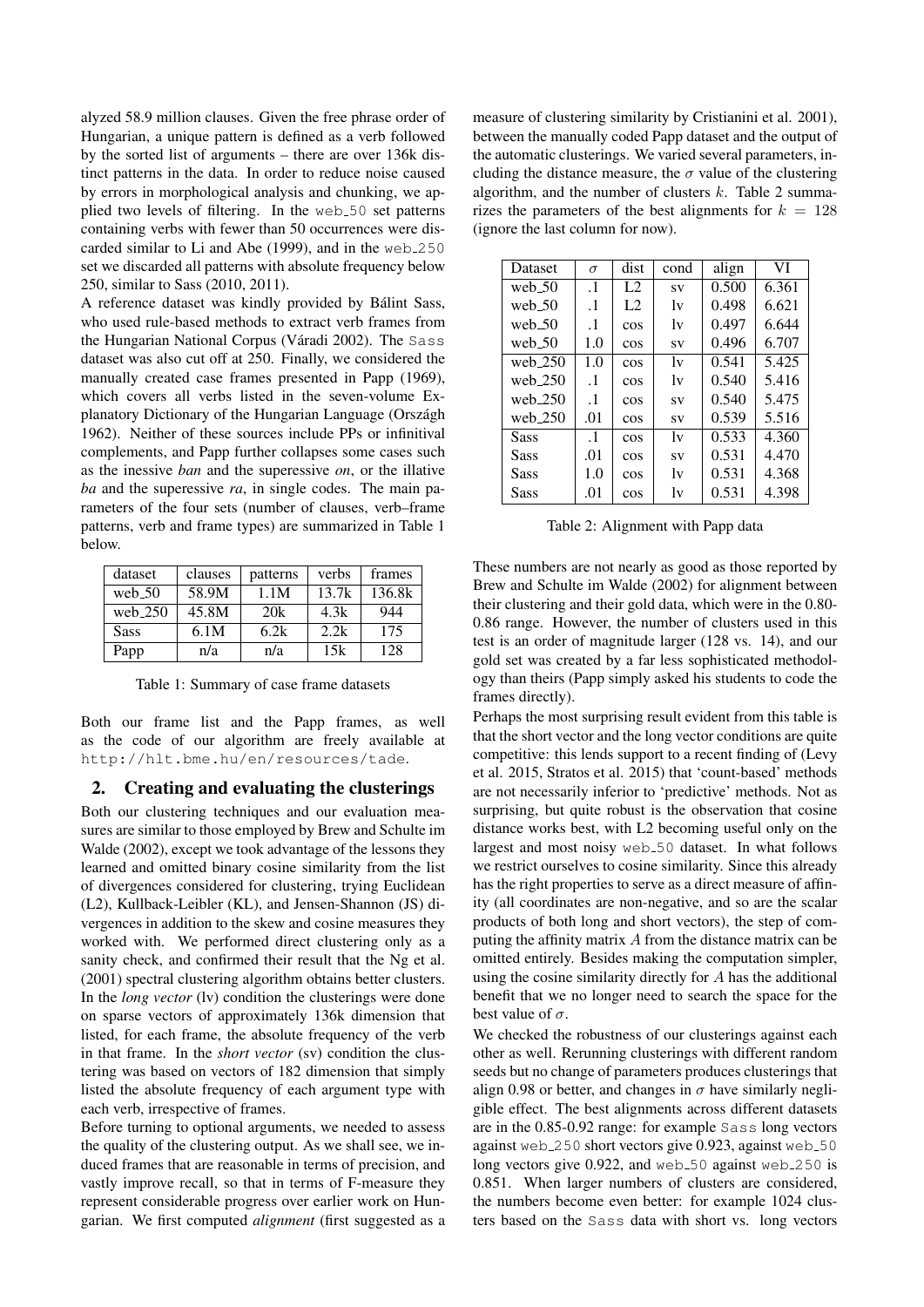align within 0.993, Sass against web 250 (short vectors) also within 0.993.

Since the automatically generated clusterings are considerably closer to one another than to the Papp data, we need a measure more sensitive than alignment to investigate the reasons for the discrepancy. In principle, Papp's coding system could distinguish 1,690 verb frames, but the 14,988 verbs considered by him populate only 128 of these. The spread across these frames is very uneven, the entropy of the distribution is only 2.64 bits based on type frequencies, token frequency weighted entropy is 2.78. The reason is that the gold data is dominated by 4,743 intransitive and 6,257 transitive verbs, together accounting for over 73% of types (71% of tokens weighted by Webcorpus frequency), while the distribution of clusterings is far more even, with entropies over 6.5 (the theoretical maximum for a perfectly even clustering would be 7 bits for 128 clusters). It therefore makes sense to also compare clusterings based on the *variation of information* measure of  $VI(\mathcal{C}, \mathcal{C}')$  (Meilă, 2003), which is more robust to cluster size and number of clusters (see Christodoulopoulos et al. 2010) – these are the numbers in the last column of Table 2.

## 3. Learning optionality

Until now, everything we did was unsupervised, but for detecting optionality we need a bit of weak supervision as follows. The large intransitive and transitive categories in the gold data are divided in several clusters by the automatic method: what we need is to find the 'true inheritor' of these classes among the automatically created clusters. For example, when we trace the 945 gold intransitives that appear in the web 50 clustering (here and in what follows numbers are taken from one specific run, since the variance across runs is negligible), 549 of these land in a single cluster containing verbs like *tüsszög* 'sneeze' and  $\acute{a}csorog$ 'stand in one place, loiter'. Similarly, tracing the 1,661 gold transitives leads to a major cluster of 514 verbs such as *hatástalanít* 'disarm' and *kisajátít* 'monopolize'.

We emphasize that finding these two clusters is essentially an automatic process requiring only minimal human supervision, feasible even in languages where no gold data similar to Papp (1969) is available: we just need to spot-check a few dozen words in the largest automatically induced clusters to find the main intransitive and transitive clusters, since these contain for the most part words that one would unambiguously classify as (in)transitive. We will rely on these two clusters to provide us with background statistics to help us set apart true case frames and optionality from noise in the data.

Let us summarize what we have so far. First, we have obtained robust clusterings for  $k = 128, 256, 512, 1024$ based on differently prepared datasets (Sass, web 50, web 250) using both short and long feature vectors. Second, we have a large number (over a hundred thousand) potential patterns such as *változtat* + ACC+során 'change sg during sg'. Intuitively it is clear that the PP[during] element is a free adverbial, only the accusative NP, the object of *change*, is part of the case frame. Third, we need to decide whether the argument is really obligatory, distinguishing cases like *eat,* where the ACC is part of the frame but can be omitted, from cases where the optionality stems from not being part of the frame to begin with, as with the adverbial of circumstance above. The data, needless to say, is very noisy, and we need a good model of this noise: this is what the automatically obtained intransitive  $I$  and transitive  $T$  clusters provide.

Given a verb  $V$  such as *változtat* and a putative frame  $F$ such as ACC+során we begin with four numbers arranged in a 2 by 2 table:

|  | 33,325  |
|--|---------|
|  | 403,173 |

We have 53 occurrences of the verb in the frame, and 33,325 outside the frame – this much is standard. The novel element, compared to regular collexeme analysis (Stefanowitsch, 2003), is that we contrast these to the 8 occurrences of I-verbs in the frame to the 403,173 occurrences of intransitive verbs outside the frame, rather than to a baseline of all verbs. The point is that we accept the verbs in class  $I$  as true intransitives, and treat their every occurrence in some frame (other than the empty frame) as pure noise.

Since we cannot guarantee that all elements are above 5, we use Fisher's exact test to determine whether the ratio 53/33325 is significantly above the baseline 8/403173, using a p-value of  $10^{-75}$ . We use Stirling's approximation to compute the value. The threshold may appear unusually strict, but works quite well in practice. In our example, we get  $p \sim 10^{-50}$  and the frame is rejected.

With this test, we accept 377 frames (3,297 verbs) for a total of 21,718 patterns. We declare an element Y of an accepted frame X *optional* if  $X \setminus Y$  is also an accepted frame. In particular, if the empty frame is accepted (this may happen to some words outside the initial  $I$  cluster), any single argument will be by definition optional. To give an example, the verb *megtalal´* 'find' has 32 accepted frames before this reduction step, but only 21 afterwards, since a complex frame such as ACC+(ALL) now stands for two frames ACC and ACC+ALL. On average, a quarter of the reduced frames contains an optional element.

Since they take up over 70% of the probability mass, the intransitive and transitive categories deserve special attention. Intransitives are defined as those verbs that (i) have the empty frame among their significant frames and (ii) have no other significant frame. This is not exactly the same as being a member of  $I$ , the largest cluster with typical intransitives, but the precision (recall) of the two sets relative to the gold data is about the same,  $58\%$  (62%) for an Fmeasure of 0.60. Transitives are defined by (i) having the ACC frame and (ii) having no other frame, except perhaps the empty frame, in which case we say the object is optional, as in the verb *eat*. The cluster T has higher precision (75%) but lower recall (31%) for a combined  $F = 0.44$ . These numbers compare rather favorably to the  $F$ -measures obtained by evaluating the Sass (2011) results against the same gold standard,  $F = 0.05$  (intransitives) and  $F = 0.12$ (transitives).

Turning to the rest of the data, the web 50 set has data for 3,297 of those 3,978 verbs that Papp considers neither